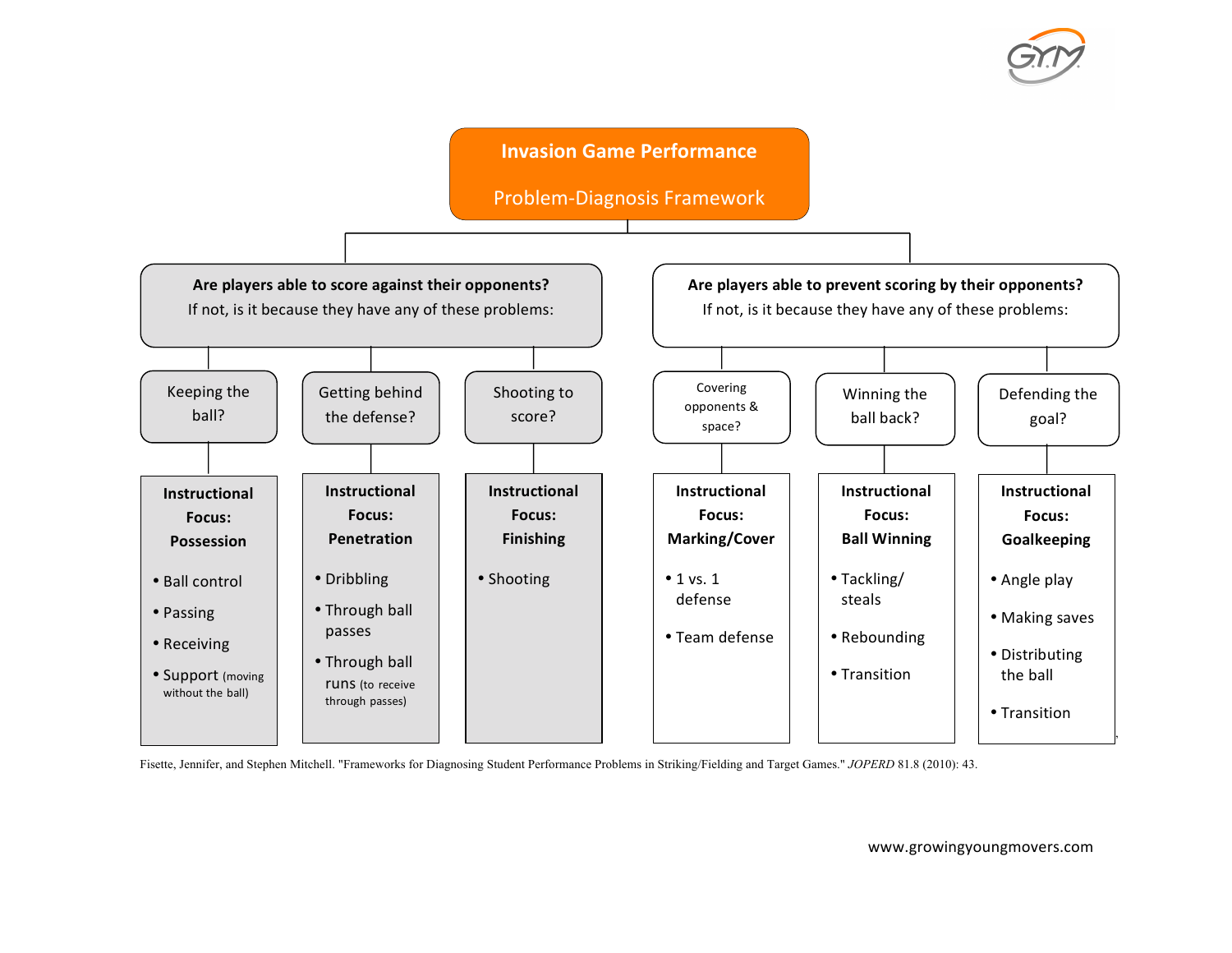

## **Net Game Performance**

Problem-Diagnosis Framework



Fisette, Jennifer, and Stephen Mitchell. "Frameworks for Diagnosing Student Performance Problems in Striking/Fielding and Target Games." *JOPERD* 81.8 (2010): 43.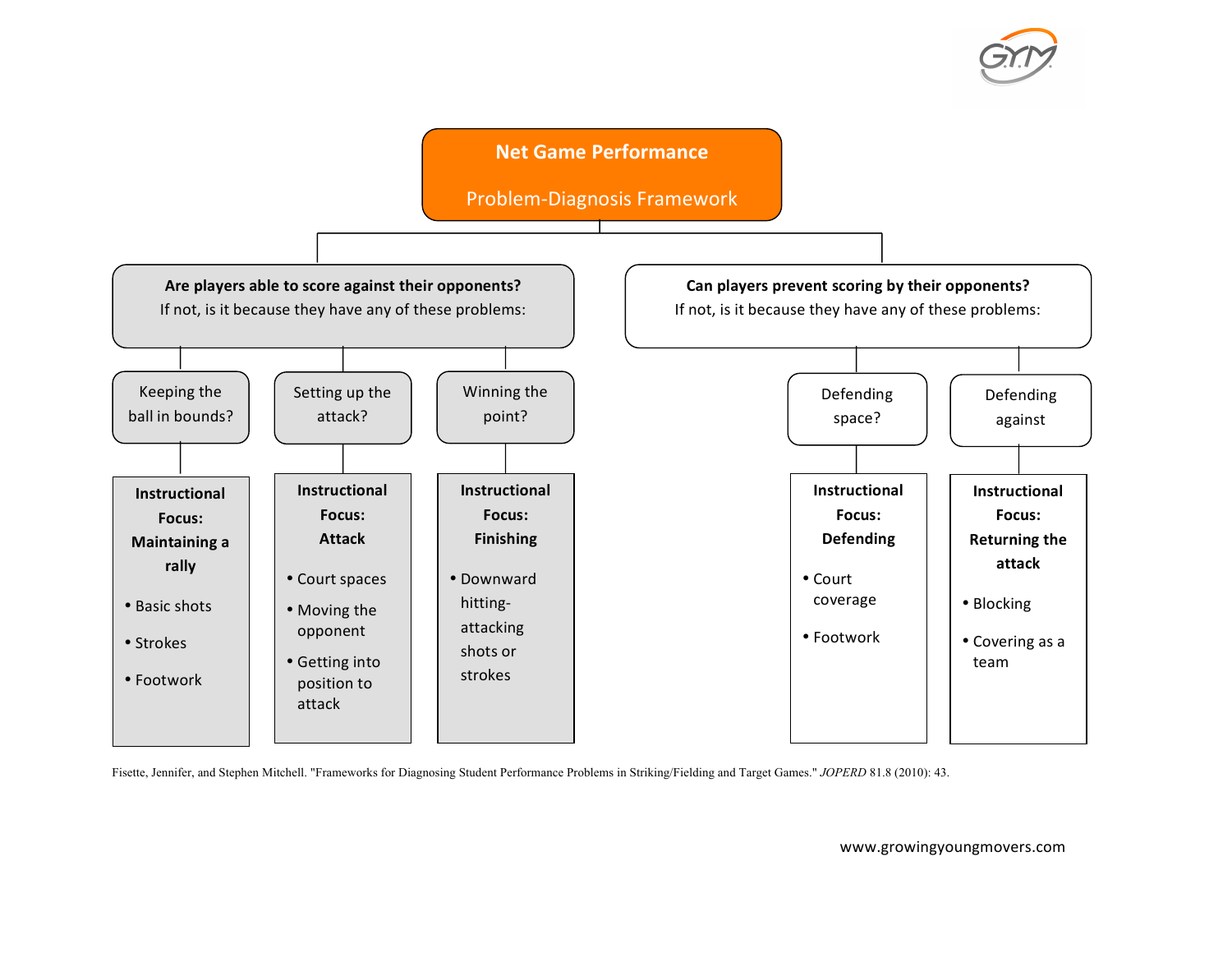

**Striking/Fielding Game Performance** 

Problem-Diagnosis Framework



Fisette, Jennifer, and Stephen Mitchell. "Frameworks for Diagnosing Student Performance Problems in Striking/Fielding and Target Games." *JOPERD* 81.8 (2010): 4